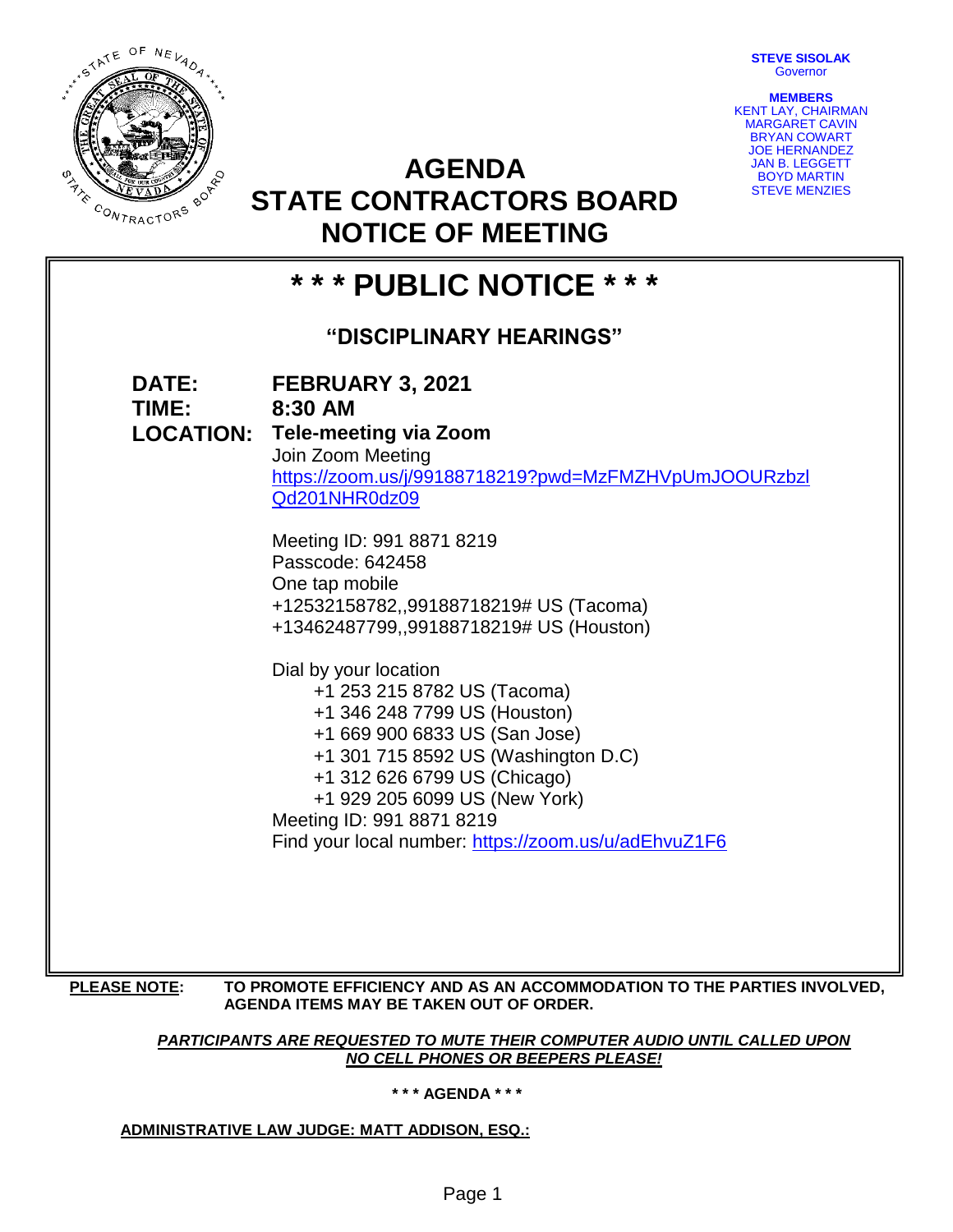- 1. **Disciplinary Hearing: \*Evolv DMC Inc., License No. 0078458** Duane Rick Cheney, President, CMS, Trade
- 2. **Disciplinary Hearing: \*Wyman Development Company, License No. 0051073** Mark Travis Wyman, President, CMS, Trade
- 3. **Disciplinary Hearing: \*F A S Enterprises, License No. 0076563** Arthur Frank Fitzgerald, Owner, Trade Cynthia Rae Fitzgerald, CMS
- 4. **Disciplinary Hearing: \*Jon Carroll Construction, License No. 0045508** Jon Scott Carroll, Owner, CMS, Trade
- 5. **Disciplinary Hearing: \*Fred Anderson Drilling Inc., License Nos. 0021467, 0083876** Fred Shelley Anderson, President, CMS, Trade
- 6. **Disciplinary Hearing: \*JD Masterpiece, License No. 0070397** Daniel Arthur Bartlett, Manager, CMS, Trade Jeremy Wade Fritz, Managing Member

\* Adjournment

## **\*Denotes items on which action may occur.**

## **PUBLIC NOTICE**

Pursuant to Section 1 of the Declaration of Emergency Directive 006 ("Directive 006"), the requirement contained in NRS 241.023(1)(b) that there be a physical location designated for meetings of public bodies where members of the public are permitted to attend and participate has been suspended. Pursuant to Section 3 of Directive 006, the requirement contained in NRS 624.020(4)(a) that public notice agendas be posted at physical locations within the State of Nevada has likewise been suspended.

Notice of this meeting was posted on the Nevada State Contractors Board Internet Website and the Public Notice Website.

## **PLEASE NOTE:**

- 1) Persons/facilities desiring copies of the board's agenda must submit their request in writing every six months.
- 2) With regard to any board meeting, it is possible that an amended notice will be published adding new items to the original agenda. Amended notices will be posted in accordance with the Open Meeting Law: however, they will not be mailed to individuals on the board's mailing list.
- 3) Members of the public who are disabled and require special accommodations or assistance at the meeting are requested to notify the board office in writing at 5390 Kietzke Lane, Suite 102, Reno, NV 89511 or by calling 775-688-1141 prior to the date of the meeting.
- 4) Pursuant to NRS 241.020(6), please take notice: (1) Items on the agenda may be taken out of order; (2) Two or more agenda items may be combined for consideration; and (3) At any time, items on the agenda may be removed from the agenda or discussion of the items may be delayed.